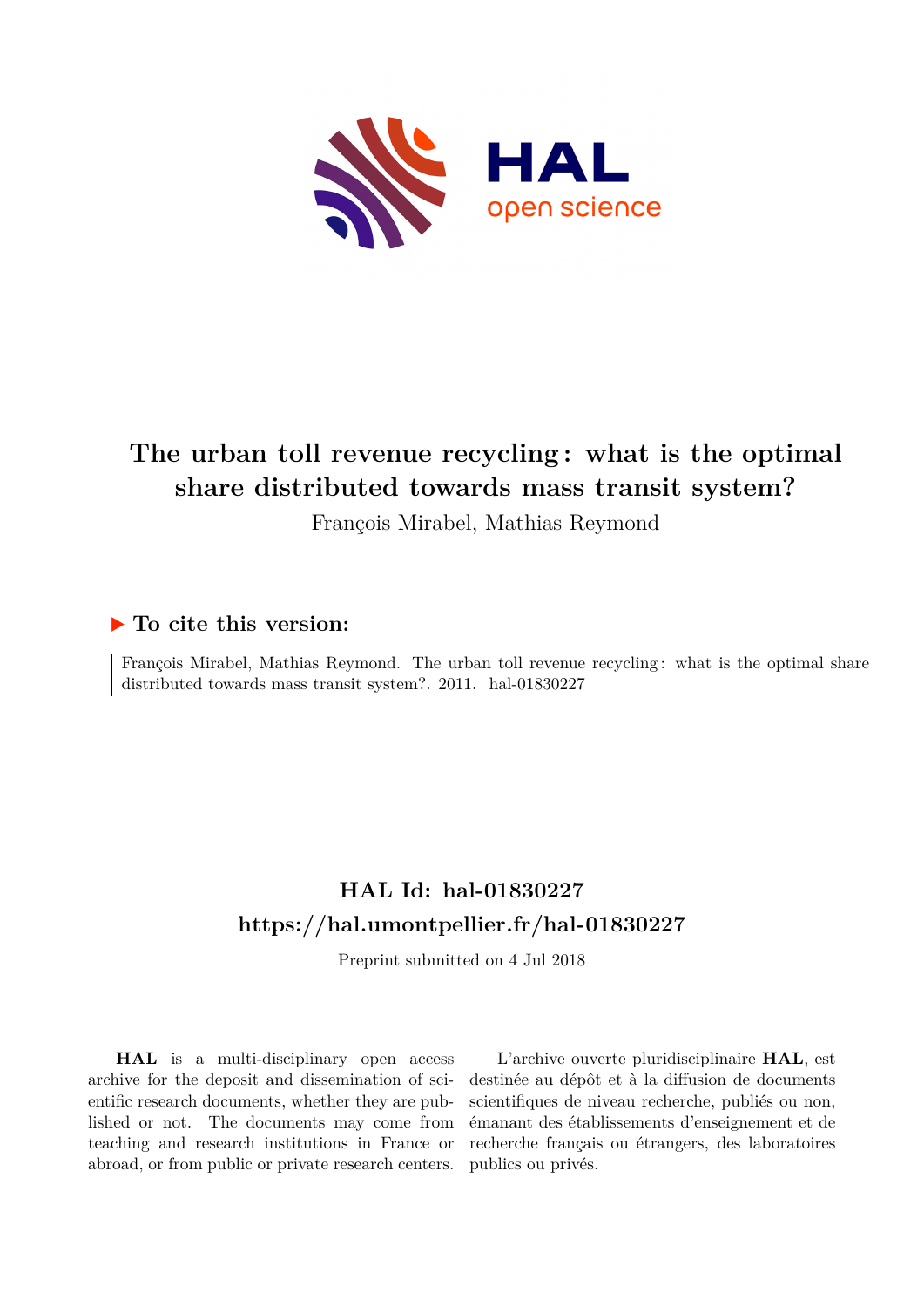# The urban toll revenue recycling : what is the optimal share distributed towards mass transit system?

François Mirabel,<sup>\*</sup> Mathias Reymond<sup>†</sup>,

april 2011

#### Abstract

The paper examines the question of the redistribution of toll revenue as seen in a bottleneck congestion model. Our objective is to analyse the impact of this redistribution on total cost and on modal split between railroad and road. Following Tabuchiís two-mode model (J. Urban Econ. 34 (1993) 414), we integrate a redistribution of toll revenue between mass transit (share  $\alpha$  of the revenue) and public budget (share  $(1-\alpha)$  of the revenue). This analysis is new in literature relative to queing models (Arnott et al. 1993). A very interesting result is shown in our model : in a pricing regime with a fine toll and a mass transit fare based on the average cost, the optimal redistribution towards mass transit users allows to obtain an equilibrium similar to the benchmark optimal situation with marginal cost fare. Keywords: Congestion pricing ; Public Transport; Revenue.

JEL classifications: R41, R48.

FacultÈ des Sciences Economiques - UniversitÈ Montpellier 1, Avenue de la mer, Site Richter CS 79706, 34960 Montpellier cedex 2.

<sup>&</sup>lt;sup>†</sup>Corresponding author. EPEE - Université d'Evry Val d'Essonne - 4, Boulevard François Mitterrand - 91025 Evry Cedex. mathias.reymond@univ-evry.fr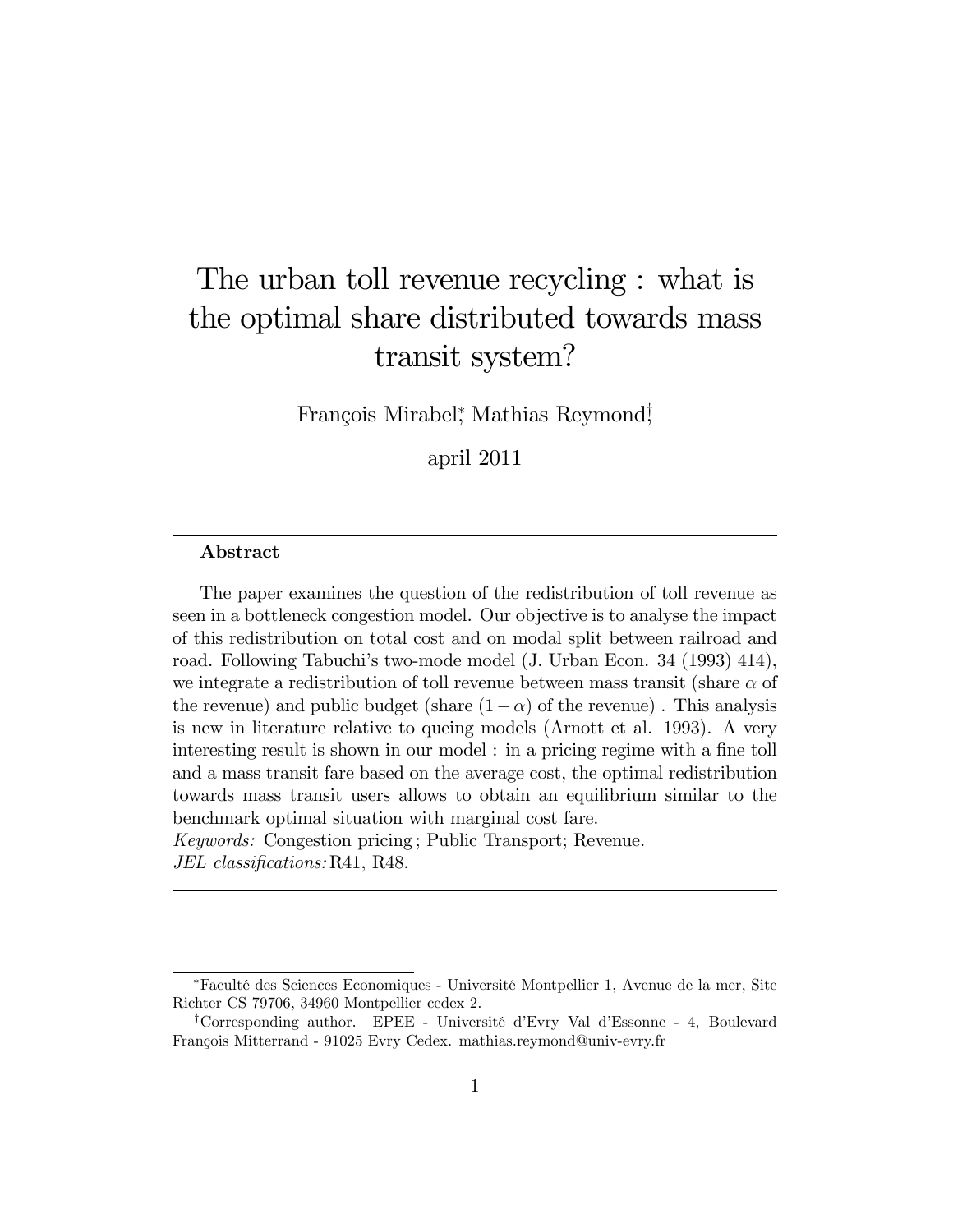### 1 Introduction

In order to regulate auto traffic, public authorities can use various methods inspired by the Pigovian tax (Pigou, 1920). Thus, congestion pricing would allow the reduction of negative externalities caused by traffic congestion. A wide empirical and theoretical literature exists on the efficiency of urban road toll. In recent papers, this literature focuses on the technical constraints supported for the implementation of optimal road toll (De Palma and Lindsey 2011) that force the public authorities to implement second-best or third-best toll in order to reduce inefficiencies.

The recent debates on urban road tolls focus on the question concerning acceptability and equity. More precisely, the question concerning acceptability deals with the related measures that would make the toll more widely accepted. In this framework, it is very relevant to evaluate the role of revenue use in the acceptability of transport pricing policies (Schuitema and Steg 2008).

In examining multiple toll case studies, King et al. (2007) explain that toll revenues must be allocated towards city budgets to ensure the feasibility of this policy. In our paper, in the same way of Goodwin  $(1989)^1$ , we propose channeling a part of toll revenues towards mass transit and public budget so as to allow a better acceptability, to encourage modal transfer in order to reduce externalities due to automobile use (pollution, congestion, noise...). Along this line of thought, Kidokoro (2005) developed a model that explicitly uses revenue recycling to deal with cordon area congestion tax, as seen in London, and analyses its effects. In other models with two routes for commuting, some papers (Adler and Cetin 2001, Kidokoro 2010) analyze the toll revenue collection from one route and the revenue recycling used in particular to subsidize commuting in the other route.

Here we examine the question of the redistribution of toll revenue as seen in a bottleneck congestion model (see Arnott et al. 1990, 1993; Vickrey, 1963, 1969). It is the Örst time that redistribution of tolls revenue is introducted in the framework of Arnott De Palma Lindsey bottleneck models. Our

<sup>1</sup>Goodwin (1989) proposes that a third of the toll revenue be used to improve the effectiveness of public transport, that a third be used for new road infrastructure and maintenance, and that a third be used for general city funds.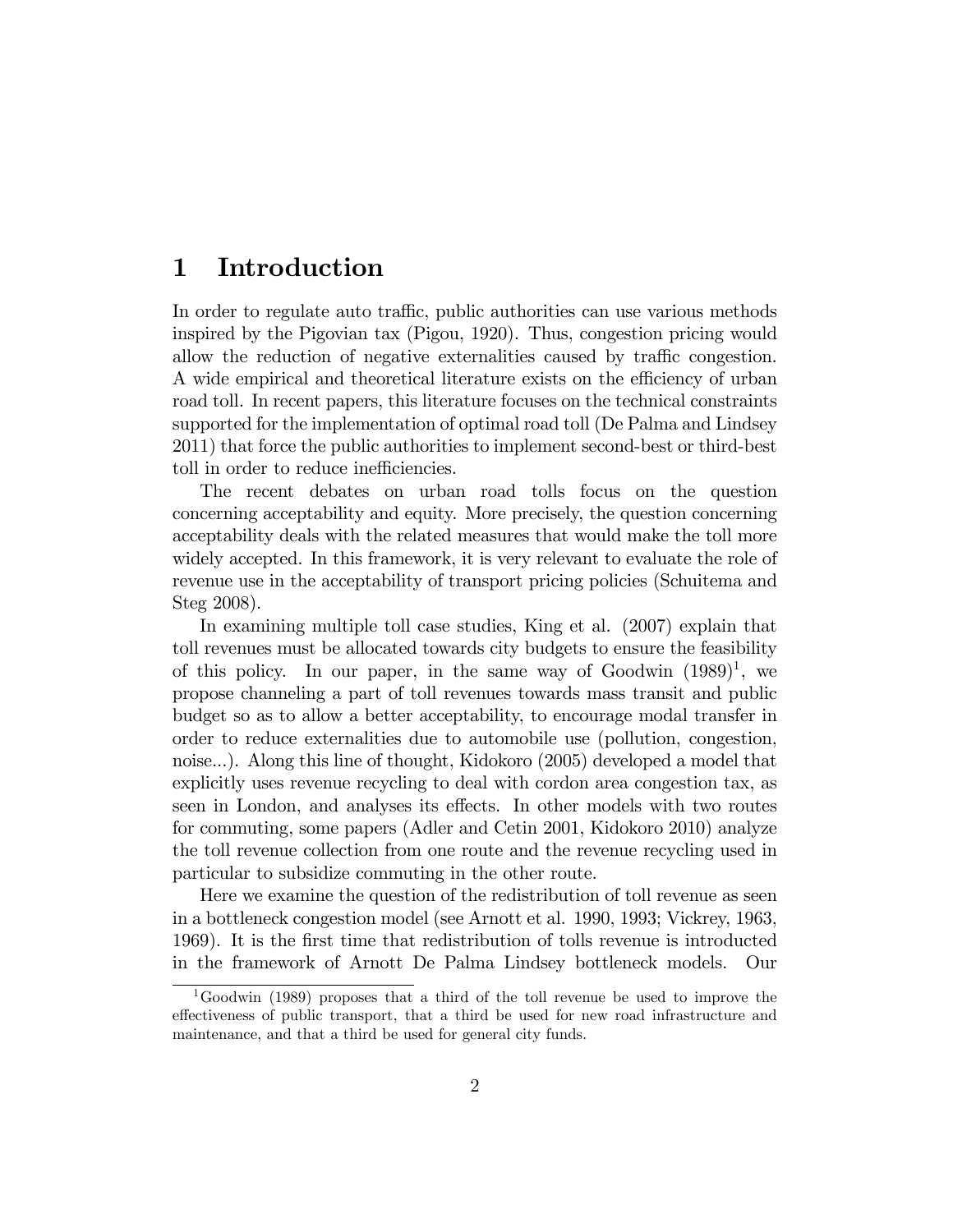objective is to analyse the impact of this redistribution model on total cost and on modal split between railroad and road. Following Tabuchi's model (1993) and, by extension, that of Danielis and Marcucci (2002), Mirabel and Reymond (2011) discussed the situation where the toll revenue is totally used to subsidize mass transit. In this framework, we extend this analysis assuming that toll revenue is allocated between mass transit (share  $\alpha$  towards mass transit) and public budget (share  $(1-\alpha)$  distributed for public budget).

In this context, we study the impact of a redistribution of toll revenues along a fine toll regime (time-varying road pricing) that would allow the elimination of waiting lanes thus streamlining traffic.

In Section 2, we present our model based on Tabuchi's which consists of a fine toll with public transport marginal cost pricing; into this model we integrate a redistribution of toll revenue between mass transit and collectivity. This scenario shows a very interesting result : the higher is the part of toll revenue distributed towards mass transit, the lower is the number of motorists and the lower is the level of toll revenue. In Section 3, we enlarge this analysis integrating an other pricing regime with public transport average cost pricing. In this scenario, we evaluate the optimal allocation of revenue accrued from congestion pricing, between the public transportation and public budget. In this pricing regime, the optimal redistribution towards mass transit users allows to obtain an equilibrium similar to the benchmark optimal situation with marginal cost fare. Section 4 concludes the paper and emphasizes ways for further analyses.

### 2 The model

#### 2.1 Bottleneck congestion and modal split

First we present Tabuchi's model (1993) as the starting point of our analysis.

Tabuchi has developed a two-mode model, comprising a road with a bottleneck and a railroad between a residential area and a central business district. In his analysis, N commuters<sup>2</sup> split into  $N_a$  and  $N_b$  (motorists and public transport users, respectively). In this case the average travel cost of a motorist is rewritten as:  $C_a = \frac{\delta N_a}{s}$  $\frac{N_a}{s}$  (where  $\delta = \frac{\beta \gamma}{\beta + \gamma}$  $\frac{\beta\gamma}{\beta+\gamma}$ , with  $\beta$  the unit cost of an early arrival at the workplace and  $\gamma$  the unit cost of a late arrival, and

<sup>&</sup>lt;sup>2</sup>Here we assume  $N$  to be inelastic, which means that we assume total travel demand to be constant.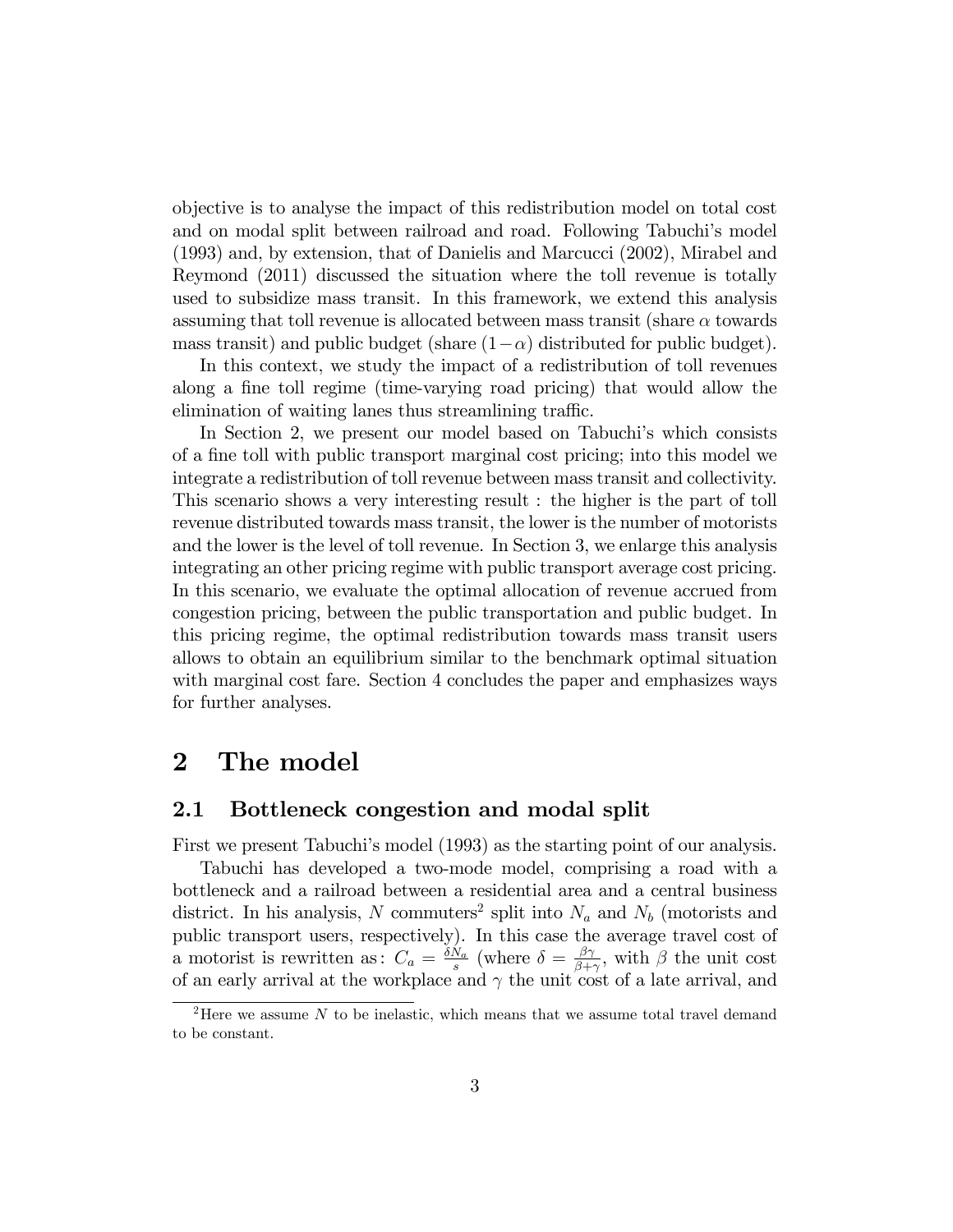where s is the road capacity), and city authorities set the railroad fare at marginal cost  $(p = c)$ . The travel cost of public transport is expressed by:  $C_b = c$ 

At equilibrium, commuters are indifferent to the mode of transport that they use, because time costs of driving and taking public transport are the same (Wardrop's equilibrium,  $1952)^3$ .

Equilibrium can thus be defined as follows:

$$
C_a = C_b \Longrightarrow \frac{\delta N_a}{s} = c \Longrightarrow \delta \left( N - N_b \right) - cs = 0 \tag{1}
$$

In this case,  $N_b > 0$  if  $N > N^{\dagger}$  for  $N^{\dagger} = cs/\delta$ . However if  $N \leq N^{\dagger}$ ,  $N_a = N$  and  $N_b = 0$ . N<sup>†</sup> may thus be considered as the threshold below which there is no transit users<sup>4</sup>. In this case, below  $N^{\dagger}$ , it is not beneficial to construct public transport networks as  $N_b = 0$ . Under this condition, Tabuchi obtains the modal split at equilibrium associated with price reference  $\text{system}^5$ :

$$
(N_a^m, N_b^m) = \left(\frac{cs}{\delta}, N - \frac{cs}{\delta}\right) \text{ for } N > N^{\dagger}
$$
  
= (N,0) for  $N \le N^{\dagger}$  (2)

Total travel cost is expressed by:

$$
TC^{m} = C_a N_a^{m} + C_b N_b^{m} + F = cN + F \text{ for } N > N^{\dagger}
$$
  
=  $C_a N = \frac{\delta N^2}{s}$  for  $N \le N^{\dagger}$  (3)

Where  $F$  represents fixed public transportation costs.

Here the temporal division of commuters at equilibrium causes a significant loss of time. Public authorities can intervene to eliminate waiting lines during rush hour periods by encouraging commuters to stagger the time they leave home.

<sup>3</sup> In other words, when individuals seek to optimise their route, they are confronted with a situation at equilibrium which prevents any single user from improving their travel time by unilaterally altering their route.

<sup>&</sup>lt;sup>4</sup>This threshold (the "city size" in the Tabuchi's analysis) is calculated by solving the former equation.

<sup>&</sup>lt;sup>5</sup>Where *m* represents the scenario at marginal cost, with no-toll.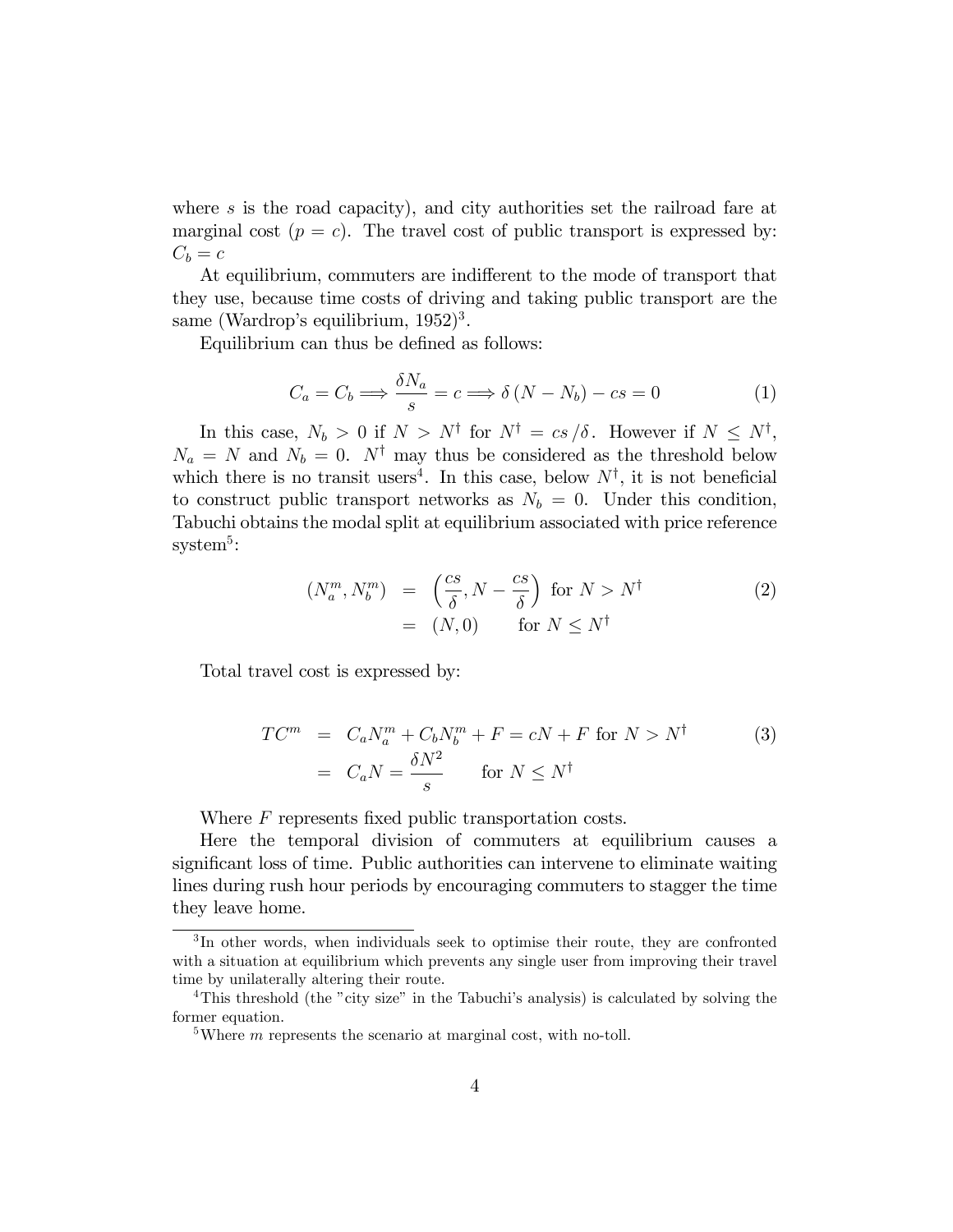#### 2.2 Implementation of a fine toll

The implementation of tolls permits the elimination of the queue and thus allows the reduction of social cost incurred by all individuals. When city authorities set the railroad fare at marginal cost  $(p = c)$ , this pricing regime represents our benchmark that induces the lowest total cost. With the implementation of the fine toll  $(\tau^f)^6$ , the true travel cost incurred by each driver would be  $C_a = \delta N_a/s$ . This is the same cost as the cost borne by individuals at equilibrium without a toll  $(1)$ , but the internal "structure" of this cost is not the same. The travel time cost disappears. The true travel cost incurred by each driver is on average equal to the total of the schedule delay cost  $(\delta N_a/2s)$  and the financial cost of the toll (  $\delta N_a/2s$ ).

Tabuchi finds the modal split obtained in the base case i.e.<sup>7</sup>:

$$
\begin{array}{rcl}\n\left(N_a^f, N_b^f\right) & = & \left(\frac{cs}{\delta}, N - \frac{cs}{\delta}\right) \text{ for } N > N^\dagger \\
& = & (N, 0) \qquad \text{for } N \le N^\dagger\n\end{array} \tag{4}
$$

The main difference from the previous situation is that currently, the implementation of a tariff setting on urban roads generates revenue that reduces the total cost incurred by the population. From the average toll, we can deduce the revenue:

$$
R^f = \frac{\delta \left(N_a^f\right)^2}{2s} = \frac{\delta c^2 s^2}{2s\delta^2} = \frac{c^2 s}{2\delta} \text{ for } N > N^\dagger \tag{5}
$$

As noted by Arnott et al.  $(1994, p. 144)$ : "The toll replaces queuing time as the rationing device for desired arrival time slots, leaving drivers' private costs inclusive of the toll unchanged, but overall welfare higher by the amount of toll revenue." It is then possible to calculate the total net cost:

 $6$ The fine toll is determined by the railroad fare minus the schedule delay costs:

$$
\tau^{f}(t) = c - \beta(t - t_{0}) \text{ for } t \in (t_{0}, \tilde{t}]
$$

$$
= c - \gamma(t_{1} - t) \text{ for } t \in [\tilde{t}, t_{1})
$$

As noted by Tabuchi (1993, p.426), "the role of the fine toll is therefore to replace any queue time by the toll  $(...)$  and to allocate the number of users in each sector.<sup>"</sup>

<sup>7</sup>Where  $f$  represents the scenario at marginal cost with fine toll.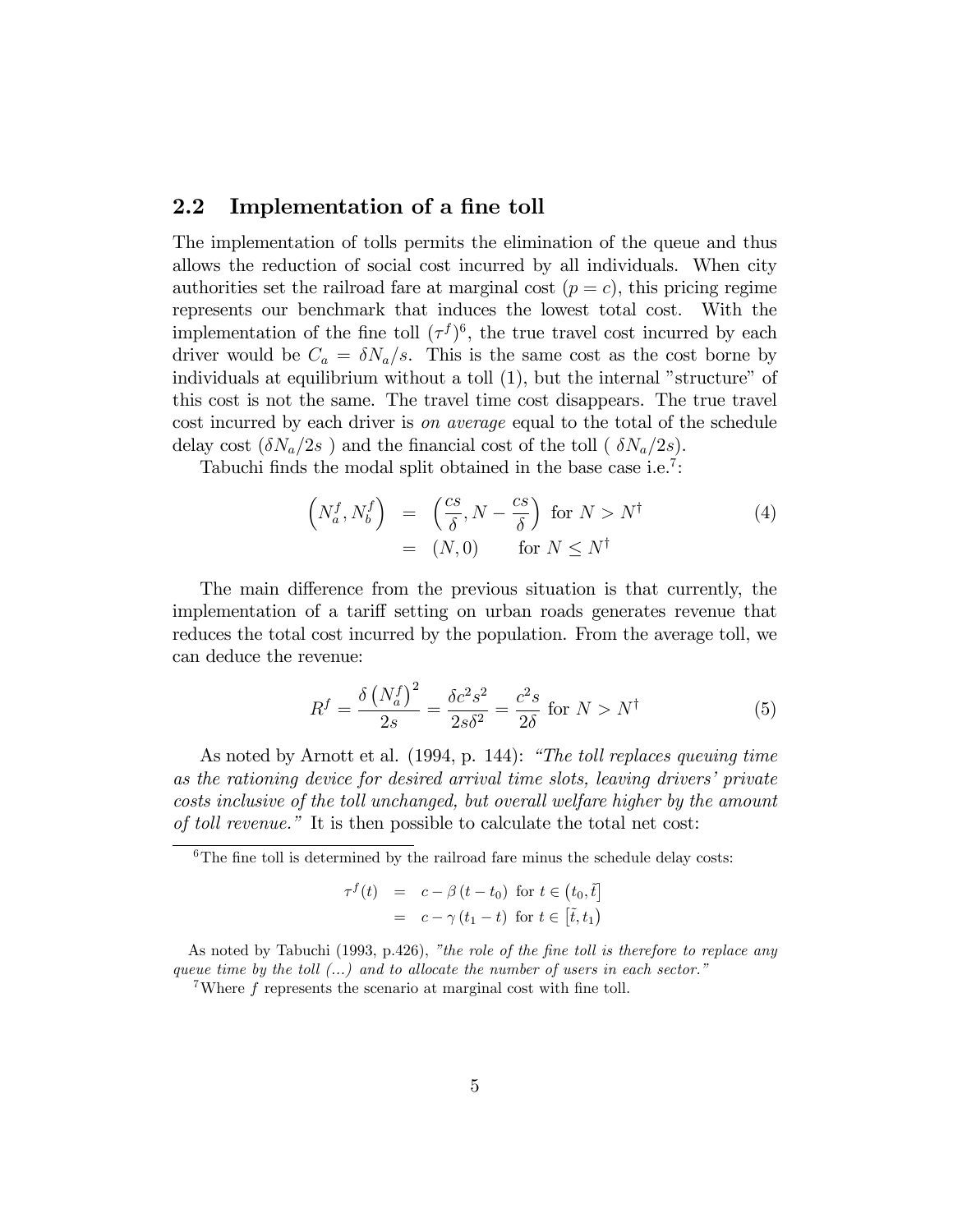$$
TC^{f} = cN + F - \frac{c^{2}s}{2\delta} \text{ for } N > N^{\dagger}
$$
  
=  $\frac{\delta N^{2}}{2s}$  for  $N \le N^{\dagger}$  (6)

### 2.3 Redistribution of toll revenue in the benchmark case with public transport marginal cost pricing

Our objective is to evaluate the effects of toll revenue redistribution. More precisely, we analyze how this redistribution modifies modal split and the total cost incurred by drivers and railroad users. We assume that the government has the possibility to allocate the toll revenue between mass transit (share  $\alpha$  towards mass transit) and public budget (share  $(1 - \alpha)$ ) distributed for public budget). This last part  $(1 - \alpha)$  is allocated towards other economic sectors non included in our partial equilibrium model.

In this context, the cost supported by public transport users is reduced because a share  $\alpha$  of toll revenue is used to subsidize mass transit sector:

$$
\widetilde{C}_{b}^{f} = c - \frac{\alpha \times \text{ }^\_ \text{ }^\circ}{\widetilde{N}_{b}^{f}} = c - \frac{\alpha \delta \left( \widetilde{N}_{a}^{f} \right)^{2}}{2s(N - \widetilde{N}_{a}^{f})}
$$

With  $0 < \alpha < 1$ .

The average travel cost of a motorist is the same and is written as:  $\tilde{C}_a^f$  =  $\frac{\delta \tilde{N}_a^f}{s}$ . In this case, the modal split is such that :

$$
\widetilde{C}_a^f = \widetilde{C}_b^f \iff \frac{\delta \widetilde{N}_a^f}{s} = c - \frac{\alpha \delta \left( \widetilde{N}_a^f \right)^2}{2s(N - \widetilde{N}_a^f)}
$$
\n
$$
2\delta \left( \widetilde{N}_a^f \right)^2 - 2(sc + \delta N) \widetilde{N}_a^f - \alpha \delta \left( \widetilde{N}_a^f \right)^2 + 2s cN = 0
$$
\nIn that,  $\cos \theta$ , we obtain the following solution

In that case, we obtain the following solution for modal split at equilibrium :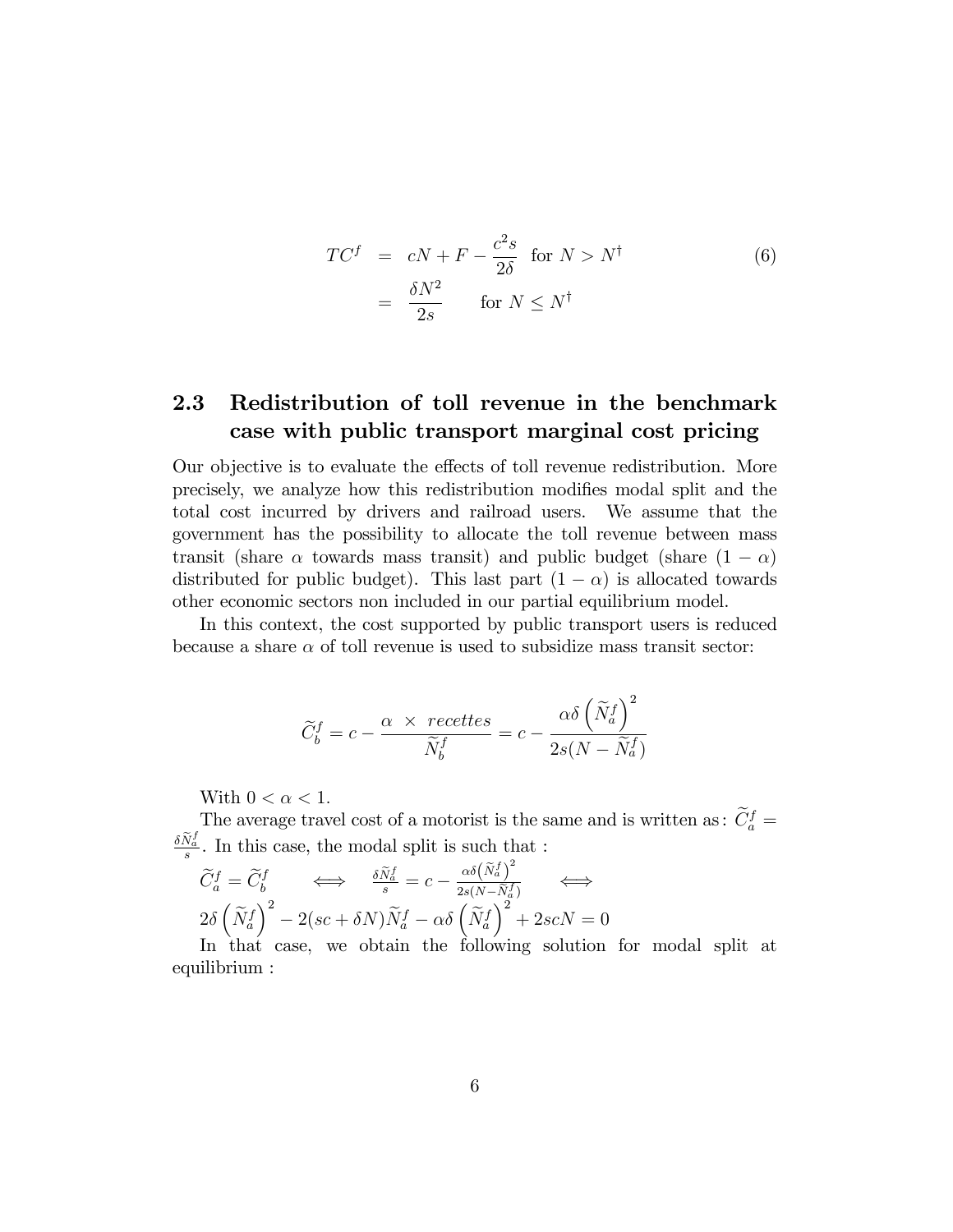$$
\left(\widetilde{N}_a^f, \widetilde{N}_b^f\right) = \left(\frac{cs + \delta N - \sqrt{(cs - \delta N)^2 + 2cs\delta\alpha N}}{\delta(2 - \alpha)},\n\right)
$$
\n
$$
N - \frac{cs + \delta N - \sqrt{(cs - \delta N)^2 + 2cs\delta\alpha N}}{\delta(2 - \alpha)}\right) \text{ for } N > 0 \tag{7}
$$

**Proposition 1** The number of motorists and the toll revenue are decreasing with the share  $\alpha$ : the higher is the part  $(\alpha)$  of toll revenue distributed towards mass transit, the lower are the number of motorists  $N_a^f$  and the toll revenue  $R^f$  (see Proof on appendix A).

In this context, we can highlight a very interesting result : in our model, the objective of toll revenue increase could be incompatible with the objectives of traffic reduction. This result is a good illustration of the conflict between revenue collection and traffic reduction. For example in Singapore, the implementation of a fine toll during the rush hours has induced a very high decrease of the road traffic but has entailed a strong reduction of toll revenue collected.

Using relation (7), we can now evaluate average cost supported by the motorist or the mass transit user :

$$
\widetilde{C}_a^f = \widetilde{C}_b^f = \frac{\delta \widetilde{N}_a^f}{s} =
$$
\n
$$
\frac{cs + \delta N - \sqrt{(cs - \delta N)^2 + 2cs \delta \alpha N}}{(2 - \alpha)s} \text{ for } N > 0
$$
\n(8)

In this scenario, the total cost at equilibrium is therefore equal to:

$$
\widetilde{TC}^f = \frac{N\left(cs + \delta N - \sqrt{(cs - \delta N)^2 + 2cs\delta\alpha N}\right)}{(2 - \alpha)s} - \frac{\left(cs + \delta N - \sqrt{(cs - \delta N)^2 + 2cs\delta\alpha N}\right)^2}{2\delta s(\alpha - 2)} + F
$$
(9)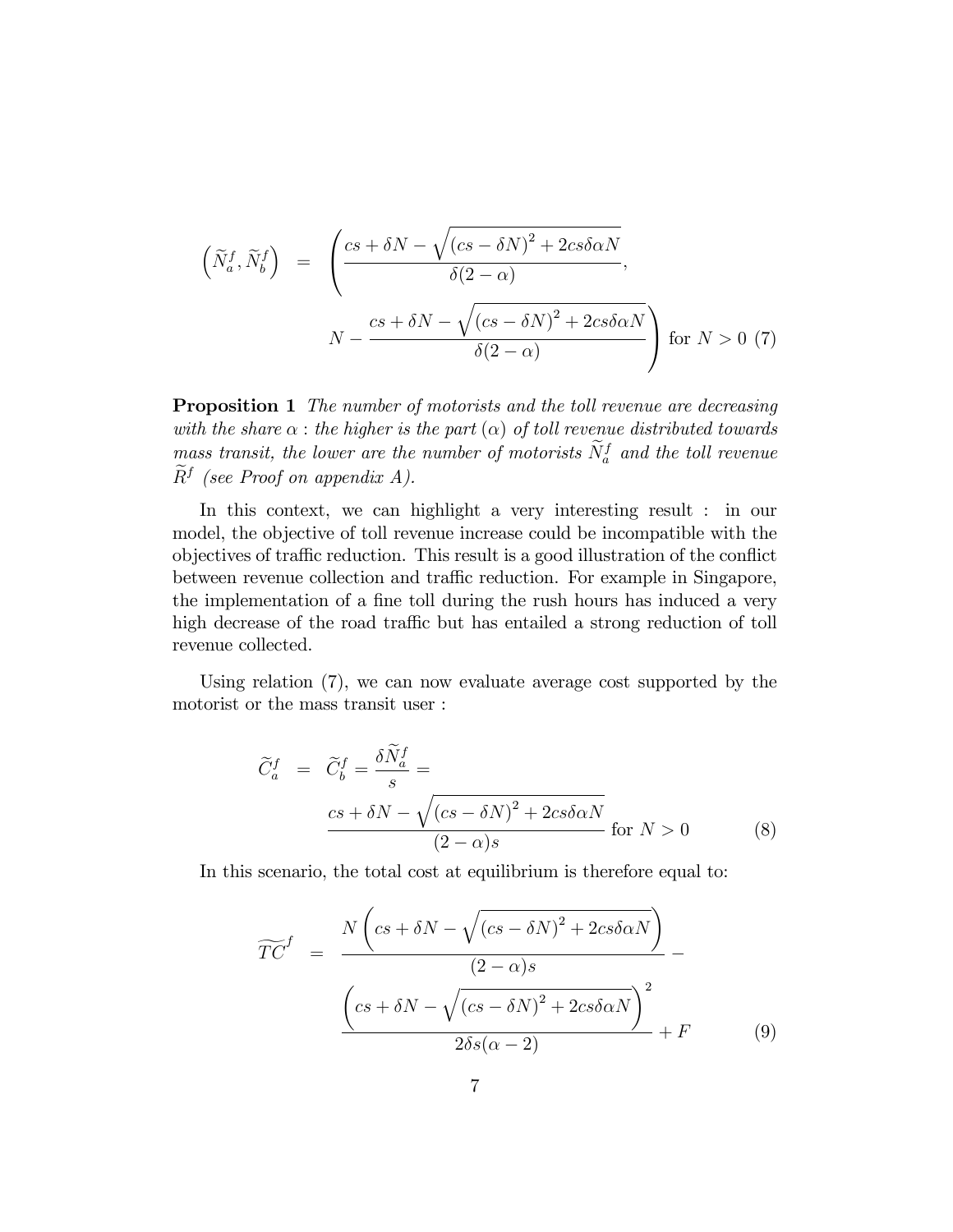At equilibrium, we can note that the redistribution of toll revenue

naturally accumulates to the total cost due to the distorsion from pricemarginal cost :  $\widetilde{TC}^f > TC^f$ . In that case, the use of the toll revenue as subsidy for public transport is welfare decreasing, when the price of public transport is initially set based on its marginal cost. Moreover, the level of individual cost supported by a motorist or a mass transit user is lower after redistribution of toll revenue :  $\left(\widetilde{C}_{a}^{f} = \widetilde{C}_{b}^{f}\right)$  $\Big\} < \Big( C_a^f = C_b^f$ b  $\overline{ }$ 

We can easy show that the total cost  $\widetilde{TC}^f$  increases with the level of ( $\alpha$ ):  $\frac{\partial \widetilde{T}\widetilde{C}^f}{\partial \alpha} > 0$ . In this case, the total cost is minimized with  $\alpha = 0$  that corresponds to the initial case without redistribution.

When the toll revenue is totally distributed towards mass transit sector  $(\alpha = 1)$ , distorsions are higher that induce a strong increase of the total cost (see Mirabel and Reymond, 2011). On the contrary,when the toll revenue is completly integrated into the public budget ( $\alpha = 0$ ), there is no effect on the commuters behavior and the total cost does not change. It is thus important to underline that higher is the affectation of revenue towards mass transit and higher is the total cost because of the effects of distortion. However, according to the new objectives for public authorities, the policy of toll revenue redistribution towards mass transit allows to decrease the number of motorists in the city inducing reduction of environmental damages.

## 3 Redistribution of toll revenue and selffinancing of the mass transit system

In this pricing regime, we suppose that mass transit fare is set equal to the average cost,  $p = c + \frac{F}{N}$  $\frac{F}{N_b}$ . This pricing regime allows taking into account increasing return to scale in mass transit sector. In the same way as the previous scenario, we integrate a redistribution of toll revenue between mass transit and public budget. We can write the new individual cost supported by a motorist and a mass transit user and after the redistribution of toll revenue towards mass transit sector (share  $\alpha$  of the revenue)<sup>8</sup>:

<sup>&</sup>lt;sup>8</sup>Where  $F$  represents the scenario at average cost with fine toll.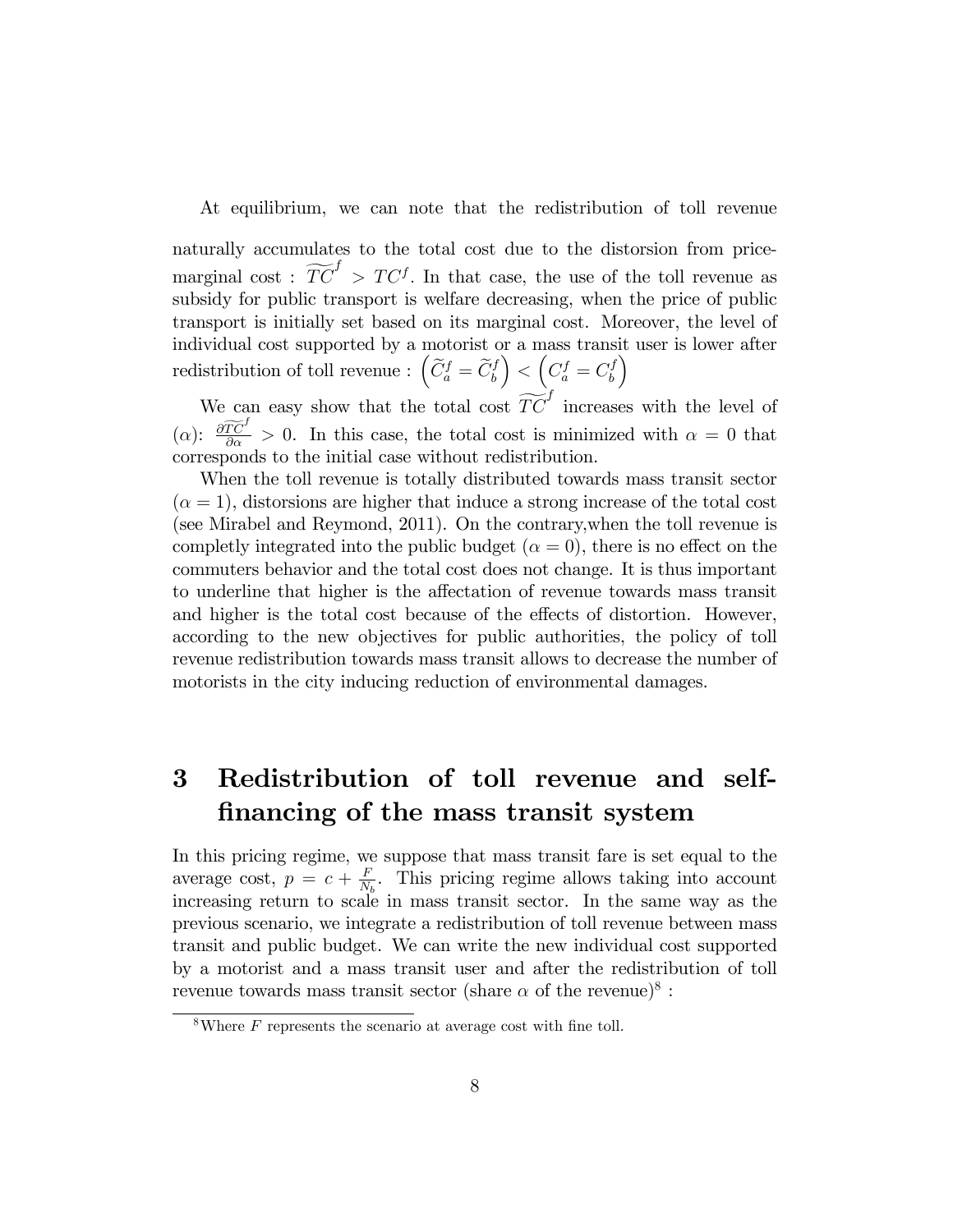$$
\widetilde{C}_{a}^{F} = \frac{\delta \widetilde{N}_{a}^{F}}{s}
$$
\n
$$
\widetilde{C}_{b}^{F} = c + \frac{F}{\widetilde{N}_{b}^{F}} - \alpha \frac{R_{b}^{F}}{\widetilde{N}_{b}^{F}} = c + \frac{F}{\widetilde{N}_{b}^{F}} - \alpha \frac{\delta \widetilde{N}_{a}^{F}}{2s \widetilde{N}_{b}^{F}}
$$
\n(10)

Logically, the level of mass transit fare is decreasing with the number of mass transit users. In this case, the modal split is such that  $C_a^F = C_b^F$ . Using this condition and expression (10), the modal split and the level of toll revenue can be derived at equilibrium:

$$
\begin{aligned}\n\left(\widetilde{N}_a^F, \widetilde{N}_b^F\right) &= \left(\frac{\frac{cs + \delta N - \sqrt{(cs - \delta N)^2 + 2cs\delta\alpha N - 4\delta Fs + 2\alpha\delta Fs}}{\delta(2-\alpha)}}{\frac{\delta N(1-\alpha) - cs + \sqrt{(cs - \delta N)^2 + 2cs\delta\alpha N - 4\delta Fs + 2\alpha\delta Fs}}{\delta(2-\alpha)}}\right) \text{ if } N > \widetilde{N}_s^F \\
\left(\widetilde{N}_a^F, \widetilde{N}_b^F\right) &= (N, 0) \text{ if } N \le \widetilde{N}_s^F \\
\widetilde{R}^F &= \frac{\delta \widetilde{N}_a^F}{2s} = \frac{\left(cs + \delta N - \sqrt{(cs - \delta N)^2 + 2cs\delta\alpha N - 4\delta Fs + 2\alpha\delta Fs}\right)^2}{2\delta s(2-\alpha)^2}\n\end{aligned}
$$
\n(11)

Using expression (11), we can write the following proposition :

**Proposition 2** In the pricing regime with fine toll and mass transit fare based on the average cost, the higher is the part  $(\alpha)$  of toll revenue distributed towards mass transit, the lower are the number of motorists  $N_a^F$  and the toll revenue  $\widetilde{R}^F$ .

According to the previous scenario, this result is a good illustration of the conflict between revenue collection and traffic reduction. As seen in the previous scenario, we evaluate the level of individual cost using expressions (10) and (11):

$$
\widetilde{C}_a^F = \widetilde{C}_b^F = \frac{cs + \delta N - \sqrt{(cs - \delta N)^2 + 2cs\delta\alpha N - 4\delta Fs + 2\alpha \delta Fs}}{(2 - \alpha)s}
$$
(12)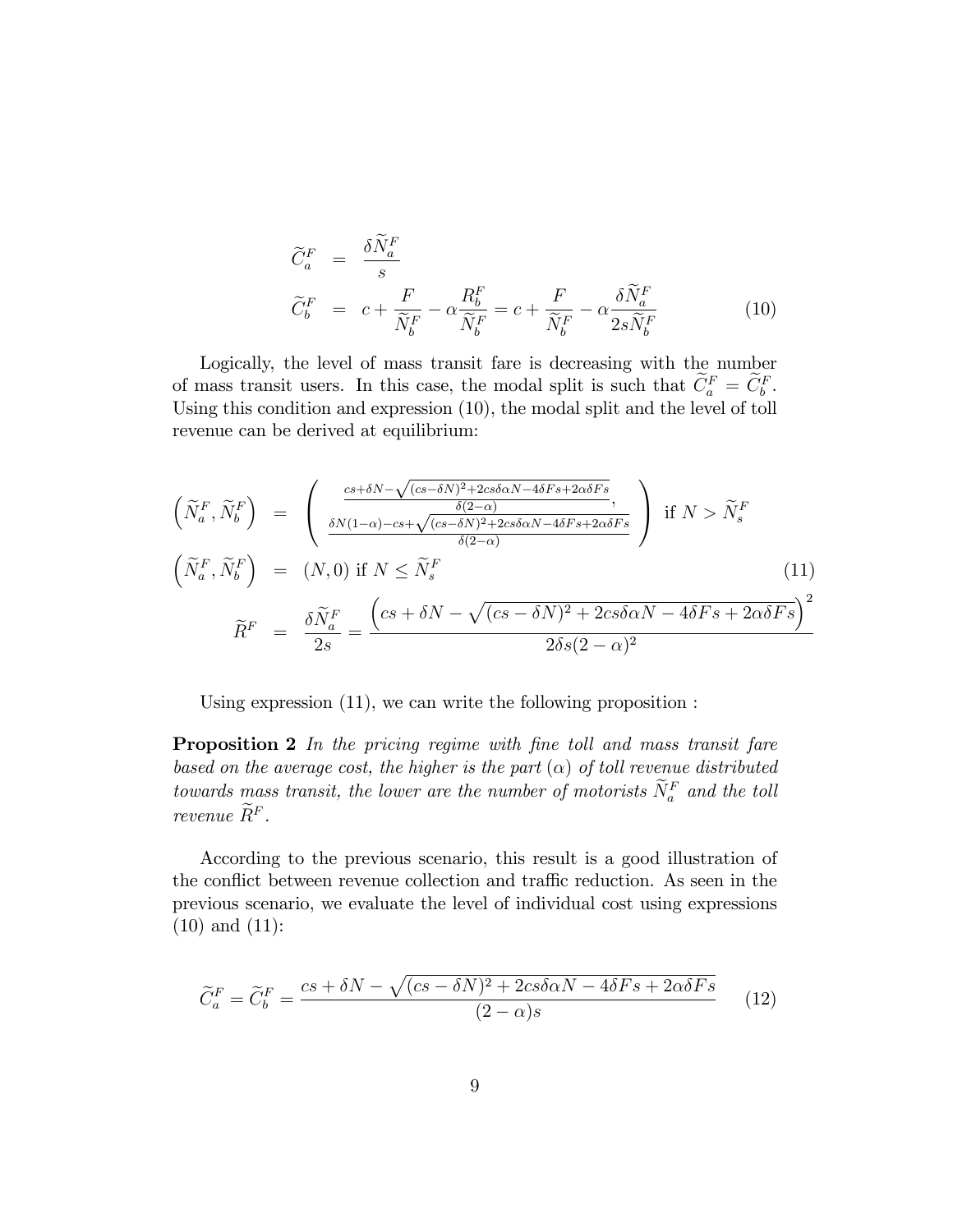Using this expression, we obtain finally the total cost supported by all users integrating the redistribution of toll revenue towards the public budget (share  $(1 - \alpha)$  distributed):

$$
\widetilde{TC}^{F} = N\widetilde{C}_{a}^{F} - (1 - \alpha)\widetilde{R}^{F}
$$

$$
\widetilde{TC}^{F} = N\frac{cs + \delta N - \sqrt{(cs - \delta N)^{2} + 2cs\delta\alpha N - 4\delta Fs + 2\alpha\delta Fs}}{(2 - \alpha)s} - (13)
$$

$$
(1 - \alpha)\frac{\left(cs + \delta N - \sqrt{(cs - \delta N)^{2} + 2cs\delta\alpha N - 4\delta Fs + 2\alpha\delta Fs}\right)^{2}}{2\delta s(2 - \alpha)^{2}}
$$

With this expression of total cost, we can highlight a very interesting result : when we compare the level of total cost  $TC^F$  before redistribution (see annex B) and the level of this cost  $\widetilde{TC}^F$  after redistribution, we obtain the following result : if the fixed cost of mass transit is higher than the threshold  $(\tilde{F}^F)^9$ , the redistribution of toll revenue induces a decrease of total cost so that :  $\widetilde{TC}^F$  <  $TC^F$ . This result can be easily explained : the redistribution of toll revenue towards urban mass transit users induces a decrease of the fare; it entails therefore an increase of mass transit users, allowing a better amortization of the fixed cost that is profitable for a high level of fixed cost.

Using the expression (13), we can evaluate the optimal share  $\alpha^*$  of toll revenue that is distributed towards mass transit users. We can show that the total cost is minimized for the value of  $\alpha$  equal to  $\alpha^* = \frac{2\delta F}{c^2 s}$  $\frac{2\delta F}{c^2 s}$ <sup>10</sup>. In that case, the optimum level of redistribution is such that  $\alpha^* = \min \left( \frac{2\delta F}{c^2 \epsilon} \right)$  $\frac{2\delta F}{c^2 s}, 1$  > 0. We obtain then the characterization of equilibrium in this pricing regime after

$$
\widehat{\Psi}_F > \widehat{F}^F = \frac{5\delta Ncs - \delta^2 N^2 + (6\delta N - 2cs)\sqrt{(\delta N)^2 - \delta Ncs}}{c^2}
$$

<sup>10</sup> If  $\alpha < \hat{\alpha}$ , the function  $\widetilde{TC}^{F}$  is convex that allows to attain the minimum level for the total cost.  $\overline{a}$  $\overline{2}$ 

$$
\begin{aligned}\n\widehat{\alpha} &= \frac{(2Nc\delta + 4\delta F - 2c^2s)\sqrt{c^4s^2 + 7\delta^2N^2c^2 - 8c^3sN + 22cFN\delta^2 - 10\delta Fsc^2 + 16\delta^2F}}{9c^2s\delta(cN+F)} \\
&+ \frac{\delta(19c\delta NF + c^2N^2\delta + Nc^3s + 16\delta F^2 + 5c^2sF) - c^4s^2}{9c^2s\delta(cN+F)}\n\end{aligned}
$$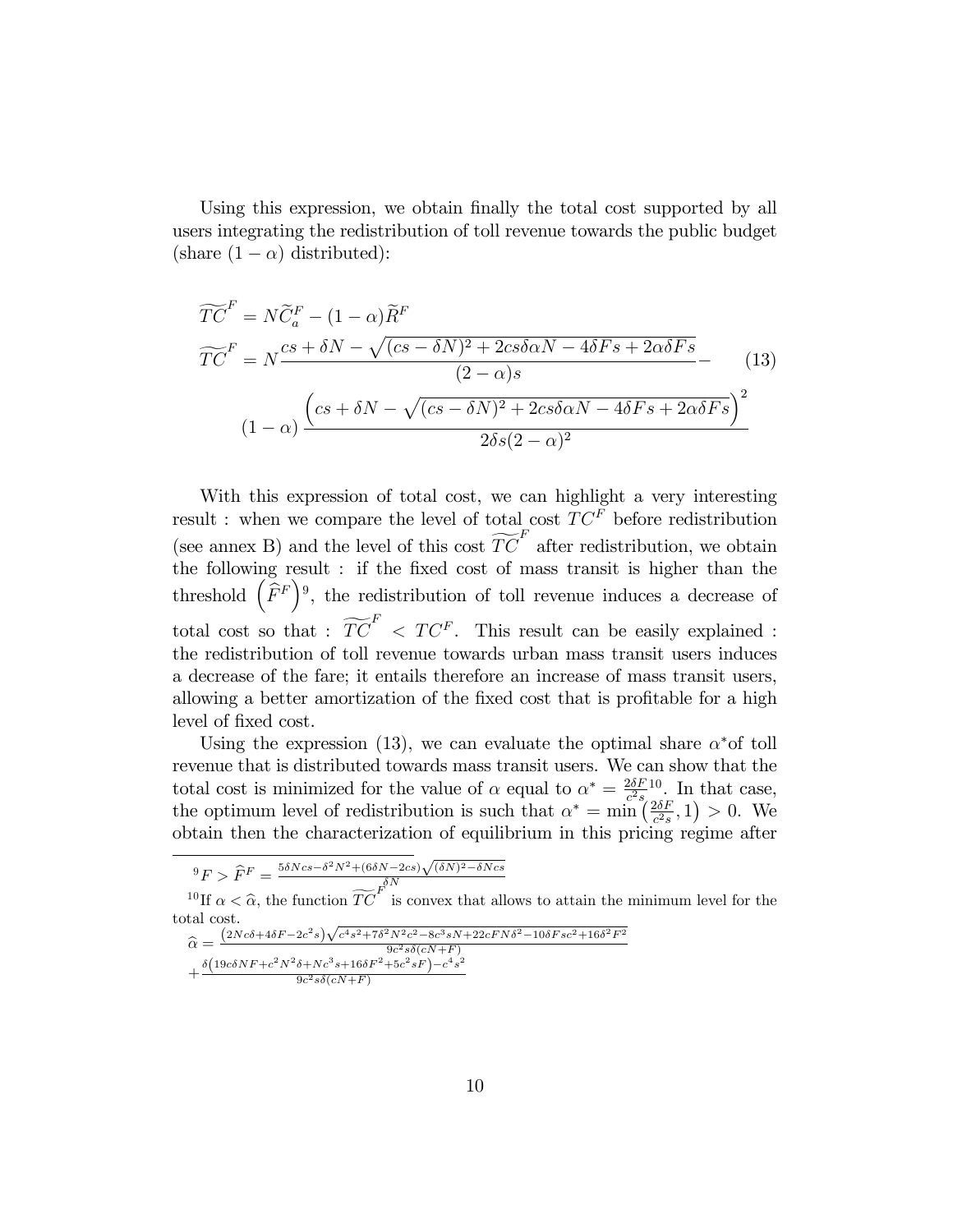redistribution :

 $\sqrt{ }$ 

 $\sqrt{ }$ 

$$
\widetilde{N}_a^F, \widetilde{N}_b^F \Big) = \left(\frac{cs}{\delta}, N - \frac{cs}{\delta}\right) \text{ if } N > \widetilde{N}_s^F
$$
\n
$$
\widetilde{N}_a^F, \widetilde{N}_b^F \Big) = (N, 0) \text{ if } N \le \widetilde{N}_s^F
$$
\n
$$
\widetilde{N}_a^F = \widetilde{N}_b^F = c
$$
\n
$$
\widetilde{R}^F = \frac{c^2 s}{2\delta}
$$
\n
$$
\widetilde{TC}^F = cN + F - \frac{c^2 s}{2\delta} \tag{14}
$$

Logically, we obtain the lowest level of total cost similar to the scenario with public transport marginal cost pricing without redistribution. This result can be intuitively explained :  $\alpha^*$  is such that the toll revenue redistributed towards mass transit sector allows covering fixed cost  $F$  so that :  $\alpha^* \widetilde{R}^F = F \iff \alpha^* = \frac{F}{\widetilde{R}^F} = \frac{2\delta F}{c^2 s}$  $\frac{2\delta F}{c^2 s}$ . An interior solution  $\alpha^* < 1$  is obtained if and only if  $\frac{2\delta F}{c^2 s} < 1 \Longleftrightarrow F < \frac{c^2 s}{2\delta}$  $\frac{2^{2}s}{2\delta}$ . If the fixed cost is superior to this value, the toll revenue is not sufficient to cover the fixed cost. In that case, even if the toll revenue is entirely distributed towards mass transit users  $(\alpha = 1)$ , the level of the fare remains superior to the level of marginal cost pricing ; the total cost is higher due to lack of toll revenue in order to cover the Öxed cost.

**Proposition 3** In a pricing regime with a fine toll and a mass transit fare based on the average cost, the optimal redistribution towards mass transit users is such that :

- The total cost is minimized and corresponds to the level of total cost supported in the benchmark situation with marginal cost fare
- The optimal share  $\alpha^*$  distributed towards mass transit users is increasing with the level of the fixed cost  $(F)$  and is decreasing with the level of road capacity (s).

In this context, it is important to make three relevant remarks:

- First, the minimization of total cost can be obtained with a mass transit fare based on the average cost according to a fine tuning redistribution of toll revenue. We enlarge and moderate therefore the results of Tabuchi who wrote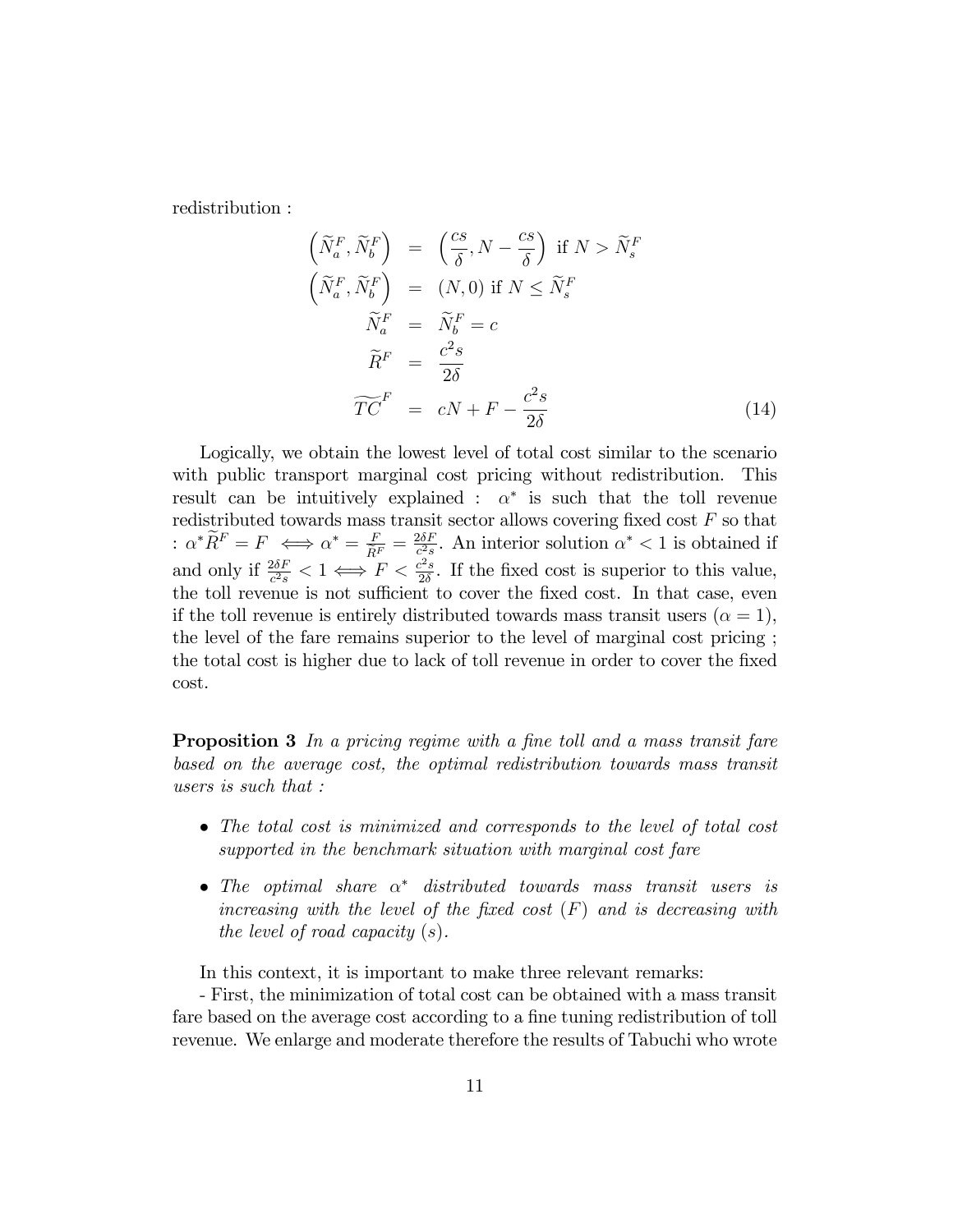in his article (Tabuchi 1993 p420): "Under these circumstances (average cost fare), it is well known that the average cost pricing never attains an optimum because the total social cost is not minimized when both modes are in use".

- Second, in this scenario with redistribution, the mass transit sector is self-financed. Moreover, the redistribution of toll revenue allows subsidizing the mass transit fare that entails better acceptability of urban toll.

- Third, the modal split is corresponding to the benchmark situation with the highest level of mass transit users. This scenario is socially profitable since it induces a decrease of the pollution level in urban areas due to the reduction of traffic.

From a transport policy perspective, this analysis could be a relevant framework to set the level of urban toll and the redistribution of toll revenue towards mass transit and public budget. The model put on light the relevance of a fine-tuning policy in order to choose the best pricing regime and revenue redistribution scenario. In that context, public authorities could then determine the level of the fine toll and the optimal share of toll revenue distributed toward mass transit. With a self-Önancing mass transit sector (the fare is equal to the average cost), public authorities could then determine the level of toll revenue redistribution which allows to subsidize the mass transit fare until the marginal cost that entails to lessen the social cost. Moreover, public authorities could use the road capacity (s) as an additional instrument for transport policy. For example, since the optimal share distributed towards mass transit is equal to  $\alpha^* = \frac{2\delta F}{c^2 s}$  $\frac{2\delta F}{c^2 s}$ , the reduction of road capacity<sup>11</sup> justify an increase of the toll revenue share distributed towards mass transit users.

### 4 Conclusion

In this article, we assume in an innovative way that the toll revenue is allocated towards public transport and public budget as an instrument of public policy. The revenue redistribution towards public transport results in a distortion of travel demand (there is a strong tendency to commute with public transport rather than driving) inducing an increase in the total cost. However, this total cost does not take into account external effects related to the environment, and a reduction of automobile use would allow e reduction of city traffic jams.

<sup>&</sup>lt;sup>11</sup>For example, a transfert of road capacity for other uses : walking, cycling, railroad,...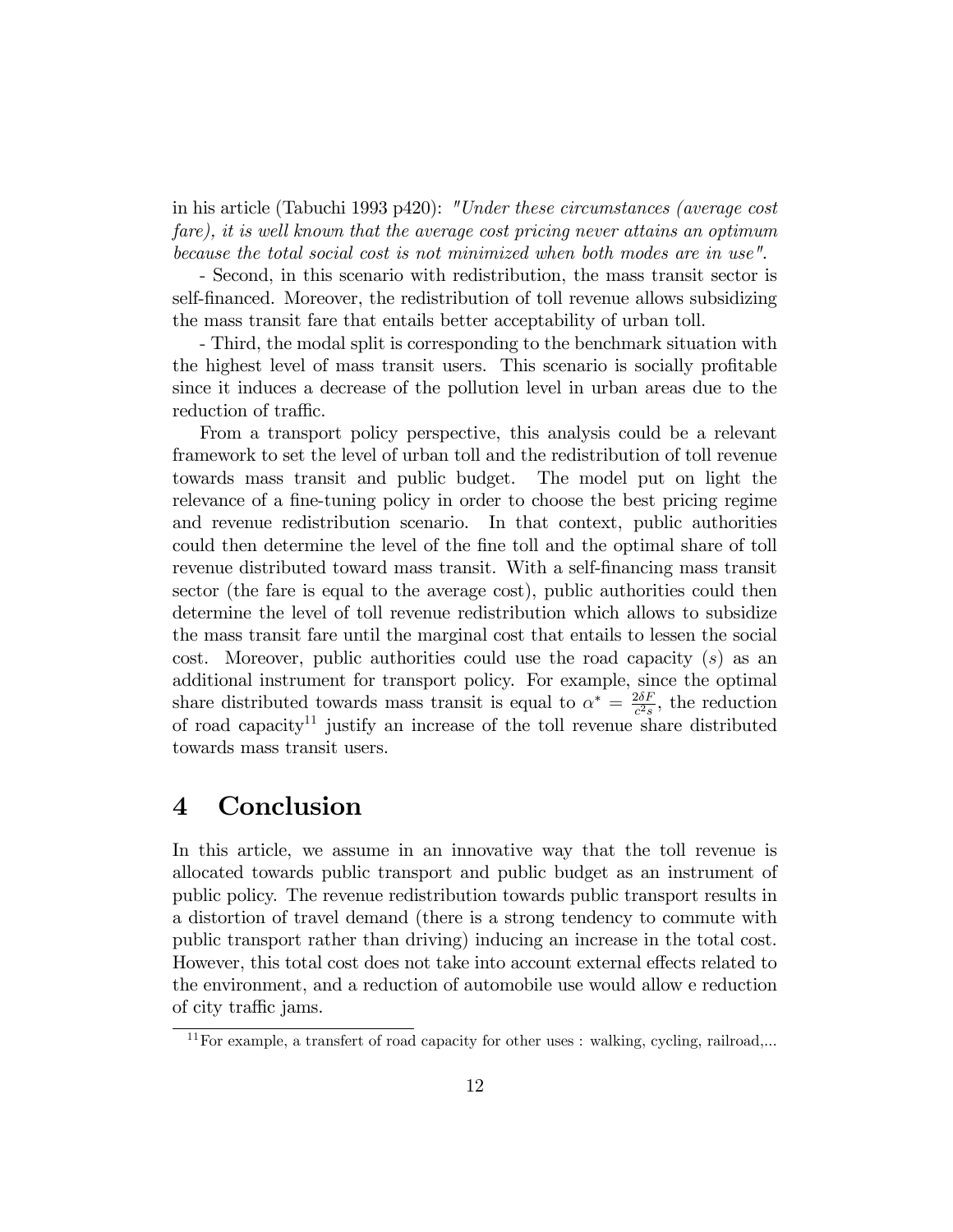Section 2 focuses on the case where the railroad fare is set equal to marginal cost. The subsidies corresponding to fixed costs are integrated into the total cost ex post. The total cost is always higher after redistribution towards mass transit sector and public budget. And the higher is the part of toll revenue distributed towards mass transit, the lower is the number of motorists.

Section 3 enlarges the analysis integrating a new pricing regime with the mass transit fare based on the average cost. In this pricing regime, the distribution of toll revenue towards mass transit and public budget allows to minimize the total cost and therefore to obtain the benchmark optimal situation with marginal cost fare.

From a transport policy perspective, the redistribution of toll revenues that was integrated in our model would induce benefits for the collectivity. Firstly, the number of user transit is higher when revenue is redistributed. The decline in the number of drivers allows the reduction of environmental externalities related to city automobile use. Secondly, redistribution of revenue allows a better acceptability: when citizens are aware that revenue is assigned towards public transport, toll acceptability is greater than when it is not redistributed. This point has already been highlighted on various occasions (See Reymond 2004, Schade and Baum, 2007). In order to extend our new analysis, other pricing regimes will be integrated for further researches. It will be so relevant to compare the impact of theses pricing regimes on the total cost and modal split. Finally, it will allow to evaluate the best splitting of toll revenue between mass transit and public budget in order to make some recommandations for a fine-tuning redistribution of the toll revenue.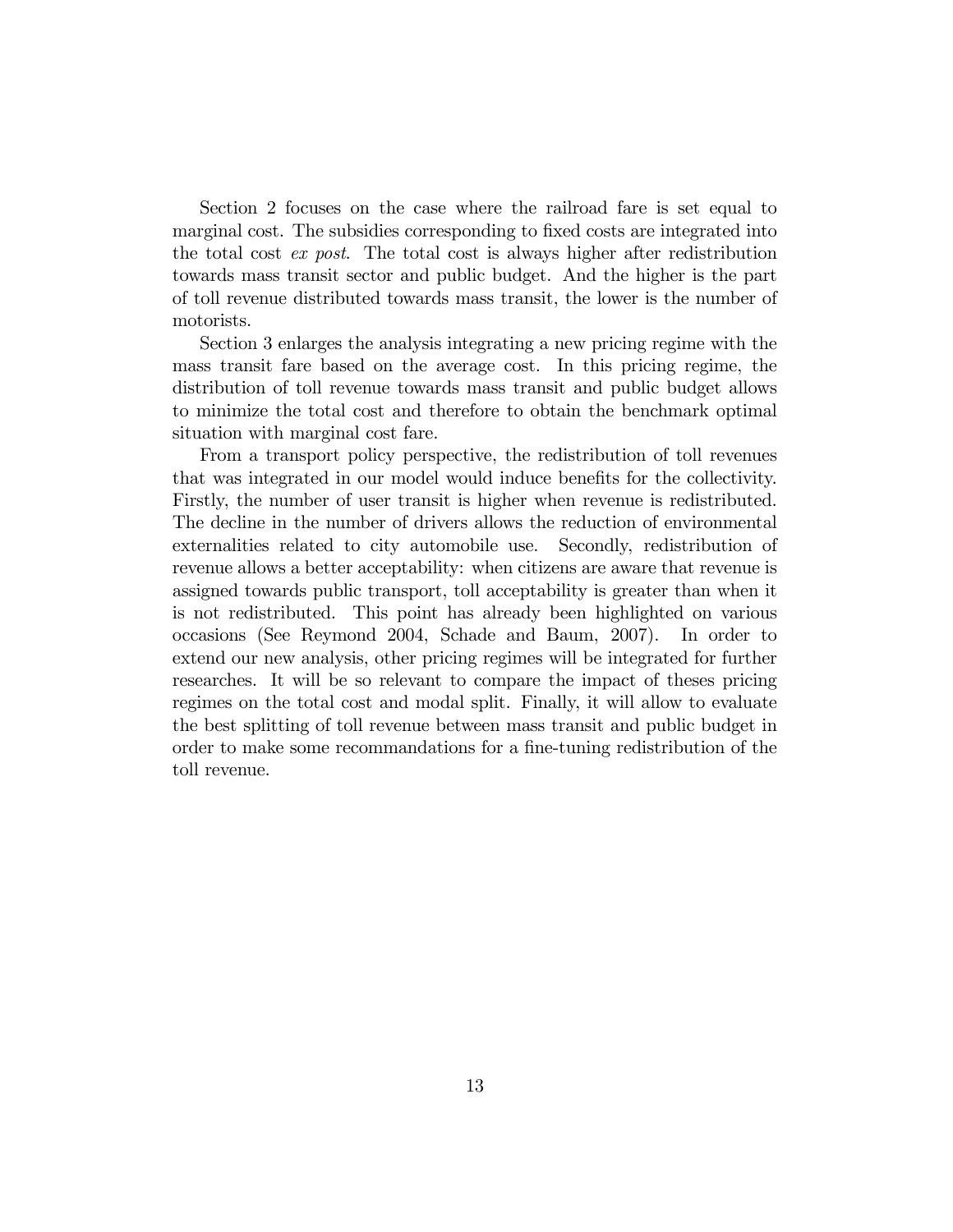#### Appendix A

Sign of  $\frac{\partial \widetilde{N}^f_a}{\partial \alpha}$ .

Evaluate the value of this derivate

$$
\frac{\partial \widetilde{N}_a^f}{\partial \alpha} = \frac{-cs\delta \alpha N - c^2 s^2 - \delta^2 N^2 + \sqrt{(cs - \delta N)^2 + 2cs\delta \alpha N} \left( cs + \delta N \right)}{\delta \left( \alpha - 2 \right)^2 \sqrt{c^2 s^2 - 2cs\delta N + \delta^2 N^2 + 2cs\delta \alpha N}}
$$

In order to sign this derivate, we sign the numerator of the expression using the assumption about the value of  $N$ :

 $N > \frac{cs}{\delta} \Rightarrow N = r \frac{cs}{\delta}$  with  $r > 1$ . In that case, the denominator is positive and the numerator writes (after simplifications):

$$
Num = -\alpha r + (1+r)\sqrt{(1-r)^2 + 2\alpha r} - 1 - r^2
$$
 with  $r > 1$  and  $0 < \alpha < 1$ 

Evaluate the value of this expression for  $\alpha = 0$  and  $\alpha = 1$ :

$$
Num_{\alpha=0} = (1+r)\sqrt{(1-r)^2} - 1 - r^2 = (r+1)(r-1) - 1 - r^2 = r^2 - 1 - r^2 = -1 < 0
$$
  
\n
$$
Num_{\alpha=1} = -r + (1+r)\sqrt{(1-r)^2 + 2r - 1 - r^2} = -(1+r^2+r) + \sqrt{1+r^2} <
$$

| ٦ | v                 |
|---|-------------------|
|   |                   |
|   | I<br>I<br>۰.<br>٠ |

If  $r > 1$ , the expression Num of the numerator is defined and continuous on the interval  $\alpha \in [0, 1]$ . Moreover, we can show that  $Num = 0$  for  $\alpha = 2$ .<br>In that context, whatever the value of  $\alpha \in [0, 1]$ ,  $Num < 0$ In that context, whatever the value of  $\alpha \in [0, 1]$ ,  $Num < 0$ 

In that case, the sign of  $\frac{\partial \tilde{R}^f}{\partial \alpha}$  is similar to the sign of  $\frac{\partial \tilde{N}_a^f}{\partial \alpha} < 0$  since toll revenue writes  $\widetilde{R}^f = \frac{{\delta {{(\widetilde{N}_a^f)}^2}}}{{2s}}$  $\frac{a}{2s}$   $\Box$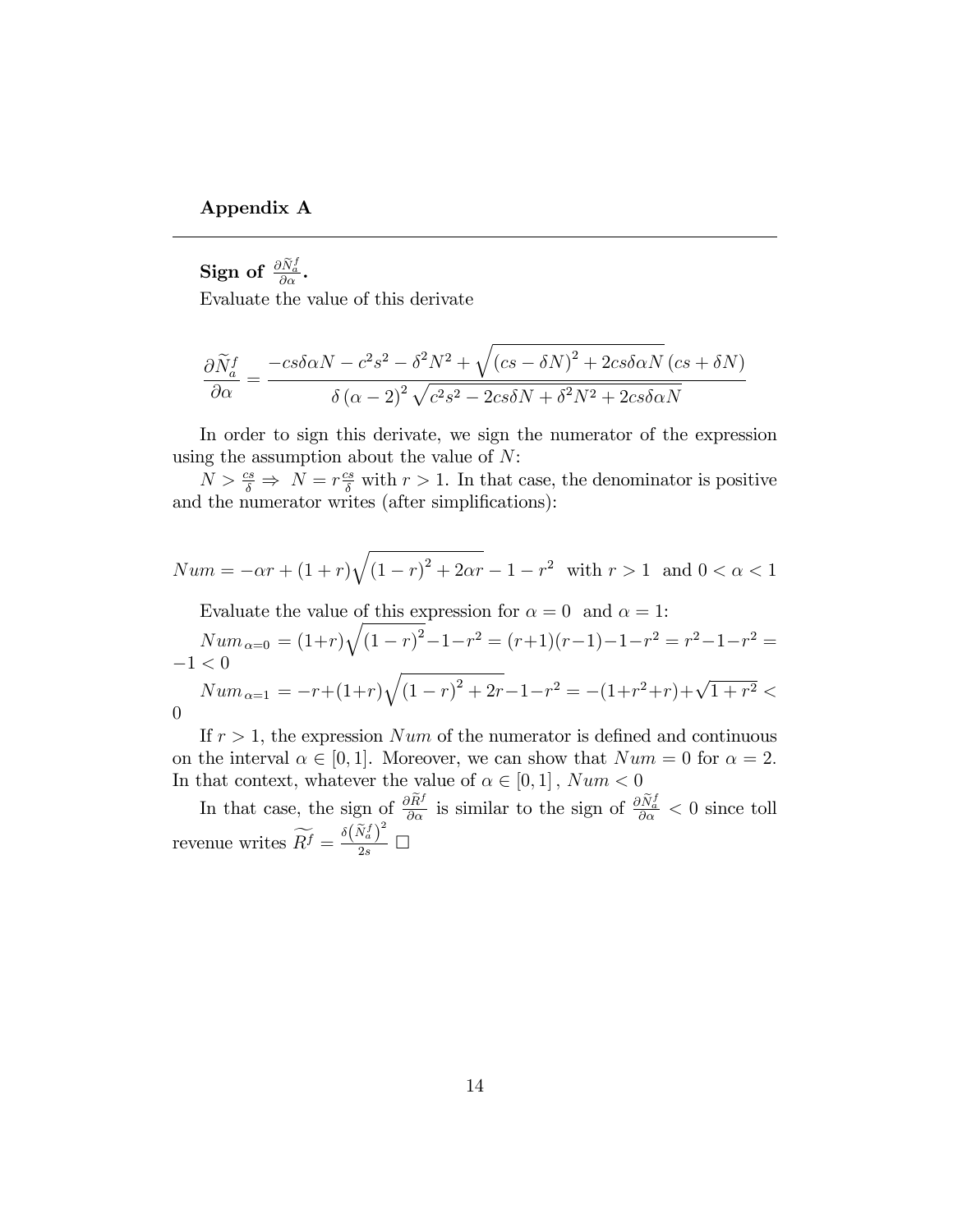#### REFERENCES

Adler, J., Cetin, M., 2001. A direct redistribution model of congestion pricing, Transportation Research Part B, (35), 447-460.

Arnott, R., de Palma, A., Lindsey, R., 1990. Economics of a bottleneck. Journal of Urban Economics 27, 111-130.

Arnott, R., de Palma, A., Lindsey, R., 1993. A structural model of peak-period congestion: a traffic bottleneck with elastic demand. American Economic Review 83, 161-179.

Arnott, R., de Palma, A., Lindsey, R., 1994. The welfare effects of congestion tolls with heterogeneous commuters. Journal of Transport Economics and Policy 28 (2), 139-161.

Danielis, R., Marcucci, E., 2002. Bottleneck road congestion pricing with a competing railroad service. Transportation Research Part E 38, 379-388.

De Palma, A., Lindsey R., 2011. Traffic congestion pricing methodologies and technologies, Transportation Research Part C, Article in press.

Goodwin, P. B., 1989. The 'Rule of Three': a possible solution to the political problem of competing objectives for road pricing. Traffic Engineering and Control 30 (10), 495-497.

Kidokoro, Y., 2005. London-type congestion tax with revenue-recycling. Economics Bulletin 18, 1-6.

Kidokoro, Y., 2010. Revenue recycling within transport networks, Journal of Urban Economics, 68, 46-55.

King, D., Manville, M., Shoup, D., 2007. The political calculus of congestion pricing. Transport Policy 14, 111-123.

Mirabel, F., Reymond, M., 2011. Bottleneck congestion pricing and modal split: Redistribution of toll revenue. Transportation Research Part A 45, 18- 30.

Pigou, A., 1920. Wealth and Welfare. Macmillian, London.

Reymond, M., 2004. Les politiques d'accompagnement du péage urbain : etude sur l'acceptablité en Suisse. Revue d'Economie Régionale et Urbaine 4, 609-630.

Schade, J., Baum, M., 2007. Reactance or acceptance? Reactions towards the introduction of road pricing. Transportation Part A, 41 (1), 41-48.

Schuitema G. and Steg L. 2008 : The role of revenue use in the acceptability of transport pricing policies, Transportation Research Part F, 11, 221-231.